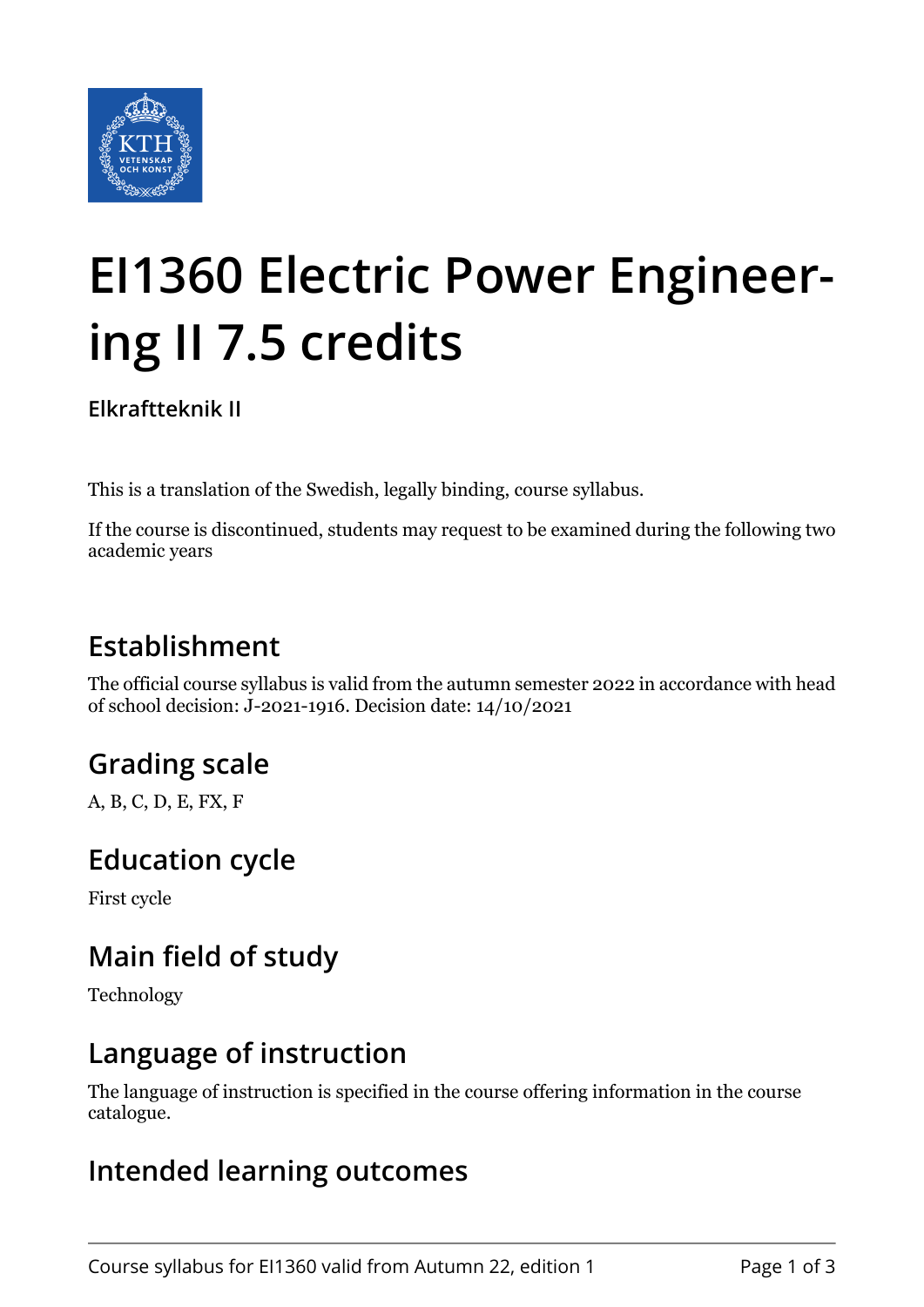After passing the course, the student shall be able to

- decide appropriate choices of components in power systems and facilities including calculation of load and fault currents with consideration also to safety and the electromagnetic environment

- for sources and loads such as solar energy, battery storage, drive systems, electrical vehicles and illumination, give an account of the basic characteristics, discuss typical parameters and make common types of calculations

- carry out practical work. For example to examine the properties of a motor in the laboratory and to decide appropriate connection and setting for a motor with associated control equipment and then to carry it out correctly, safely and neatly.

- discuss how power engineering now and in the future supports a sustainable energy system and some existing sustainability issues with for example power grids, sources and energy storage.

#### **Course contents**

The course includes the following subjects:

- Components and design in networks and buildings. Typical topology and dimensioning.

- Short-circuit currents. Calculation with short-circuit power and percentage impedance. Balanced and unbalanced faults in three-phase systems. Transient components in fault currents in inductive circuits and from rotating machines.

- Protection: consequences and protection principles regarding short-circuit and earth-fault currents and touch voltage.

- Power electronics with a focus on inverters for and mains connection of sources and for motor control.

- Sources: distributed generation, energy storage, backup power.

- Drive systems with motor and power electronics, focused mainly on the asynchronous motor.

- Power quality and electromagnetic environment: problems, cause, consequences, mitigation methods. The problems include voltage fluctuations, harmonics, and other disrupting frequencies and transients such as from lightning. The methods handle reduction of cause, increased hardiness, and shielding and overvoltage protection. The focus is mainly on low voltage installations.

- Rail traction vehicles and power supply systems for railways. Current design with a focus on systems in Sweden. Ongoing and future changes.

- Electrical vehicles apart other than rail: electric cars, trucks, etc Typical parameters, charging systems, handling of charging infrastructure in the power grids.

- illumination: light sources, principles of illumination in various contexts.